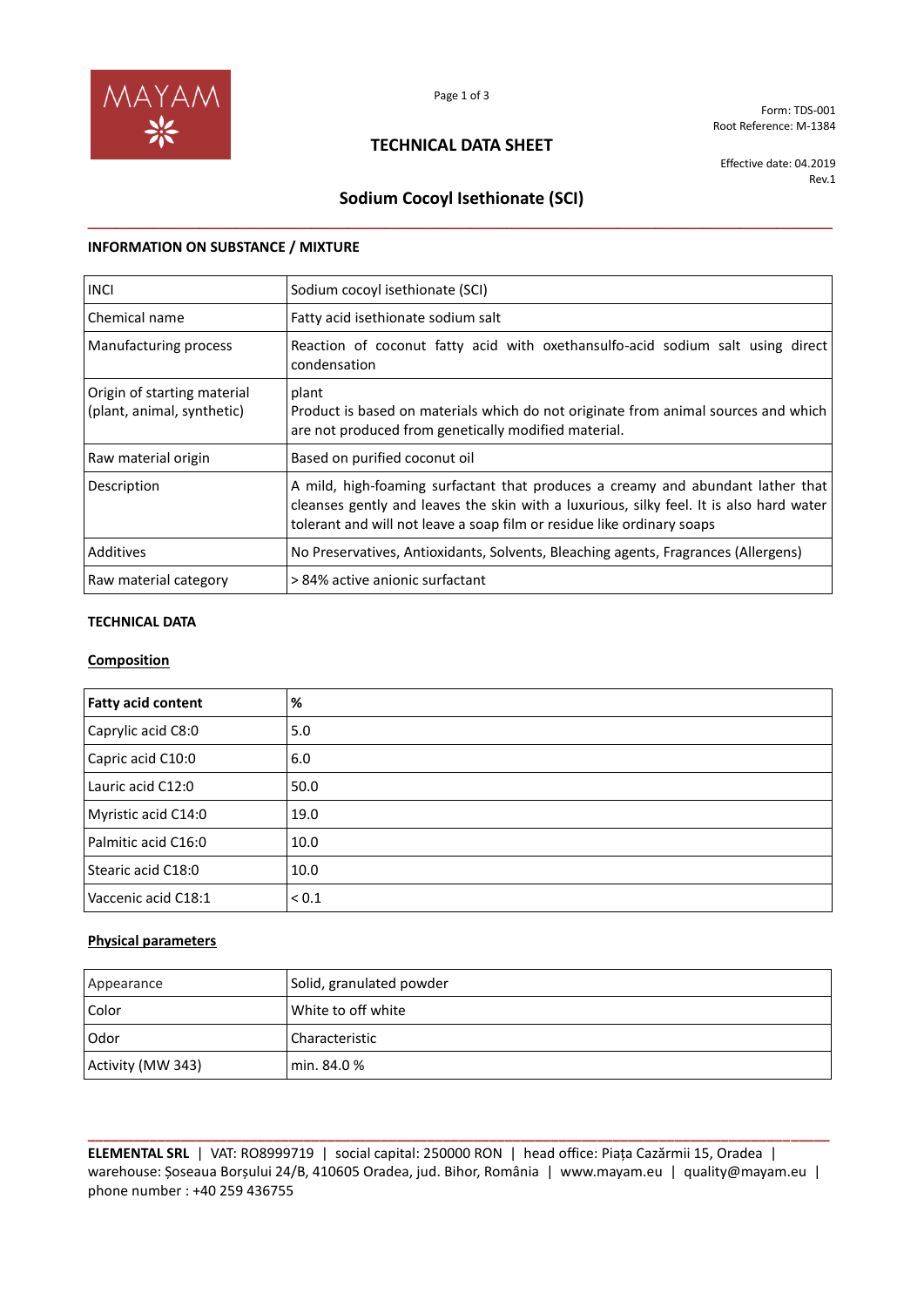

**TECHNICAL DATA SHEET**

Form: TDS-001 Root Reference: M-1384

Effective date: 04.2019 Rev.1

# **Sodium Cocoyl Isethionate (SCI) \_\_\_\_\_\_\_\_\_\_\_\_\_\_\_\_\_\_\_\_\_\_\_\_\_\_\_\_\_\_\_\_\_\_\_\_\_\_\_\_\_\_\_\_\_\_\_\_\_\_\_\_\_\_\_\_\_\_\_\_\_\_\_\_\_\_\_\_\_\_\_\_\_\_\_\_\_\_\_\_**

| Solubility | water<br>Soluble |
|------------|------------------|

#### **Chemical parameters**

| Acid value           | 14,5 mg KOH/g  |
|----------------------|----------------|
| Sodium isethionate   | max. 4.0 %     |
| Free fatty acid      | $3.0 - 10.0 %$ |
| Stearic acid content | 0%             |
| Moisture             | < 0.3 %        |

## **Biological parameters**

| Total viable count | .100<br>ctu/g<br>. |
|--------------------|--------------------|
|--------------------|--------------------|

# **By-products**

| 1,4-Dioxane                                      | <1 ppm                                                                                                                                                                  |
|--------------------------------------------------|-------------------------------------------------------------------------------------------------------------------------------------------------------------------------|
| Ethylene oxide                                   | <1 ppm                                                                                                                                                                  |
| Residual solvents                                | not expected from the process                                                                                                                                           |
| Residual monomers                                | not expected from the process                                                                                                                                           |
| Amines                                           | not expected from the process                                                                                                                                           |
| <b>Nitrosamines</b>                              | not expected from the process                                                                                                                                           |
| Heavy metals<br>(Ni, Cr, Co, Cd, Hg, Pb, As, Sb) | < 1 ppm each                                                                                                                                                            |
| Monochloroacetic acid                            | not expected from the process                                                                                                                                           |
| Dichloroacetic acid                              | not expected from the process                                                                                                                                           |
| Phthalates                                       | not expected from the process                                                                                                                                           |
| Pesticides                                       | Based on information concerning raw materials, production process and equipment<br>used, pesticides are not likely to be present.                                       |
| Glycol ethers                                    | Based on information concerning raw materials, production process and equipment<br>used, Butyldiglycol, Ethyldiglycol and 2-Butoxyethanol are not likely to be present. |

**ELEMENTAL SRL** | VAT: RO8999719 | social capital: 250000 RON | head office: Piața Cazărmii 15, Oradea | warehouse: Șoseaua Borșului 24/B, 410605 Oradea, jud. Bihor, România | www.mayam.eu | quality@mayam.eu | phone number : +40 259 436755

**\_\_\_\_\_\_\_\_\_\_\_\_\_\_\_\_\_\_\_\_\_\_\_\_\_\_\_\_\_\_\_\_\_\_\_\_\_\_\_\_\_\_\_\_\_\_\_\_\_\_\_\_\_\_\_\_\_\_\_\_\_\_\_\_\_\_\_\_\_\_\_\_\_\_\_\_\_\_\_\_\_\_\_\_\_\_\_\_\_\_\_\_\_\_\_\_**